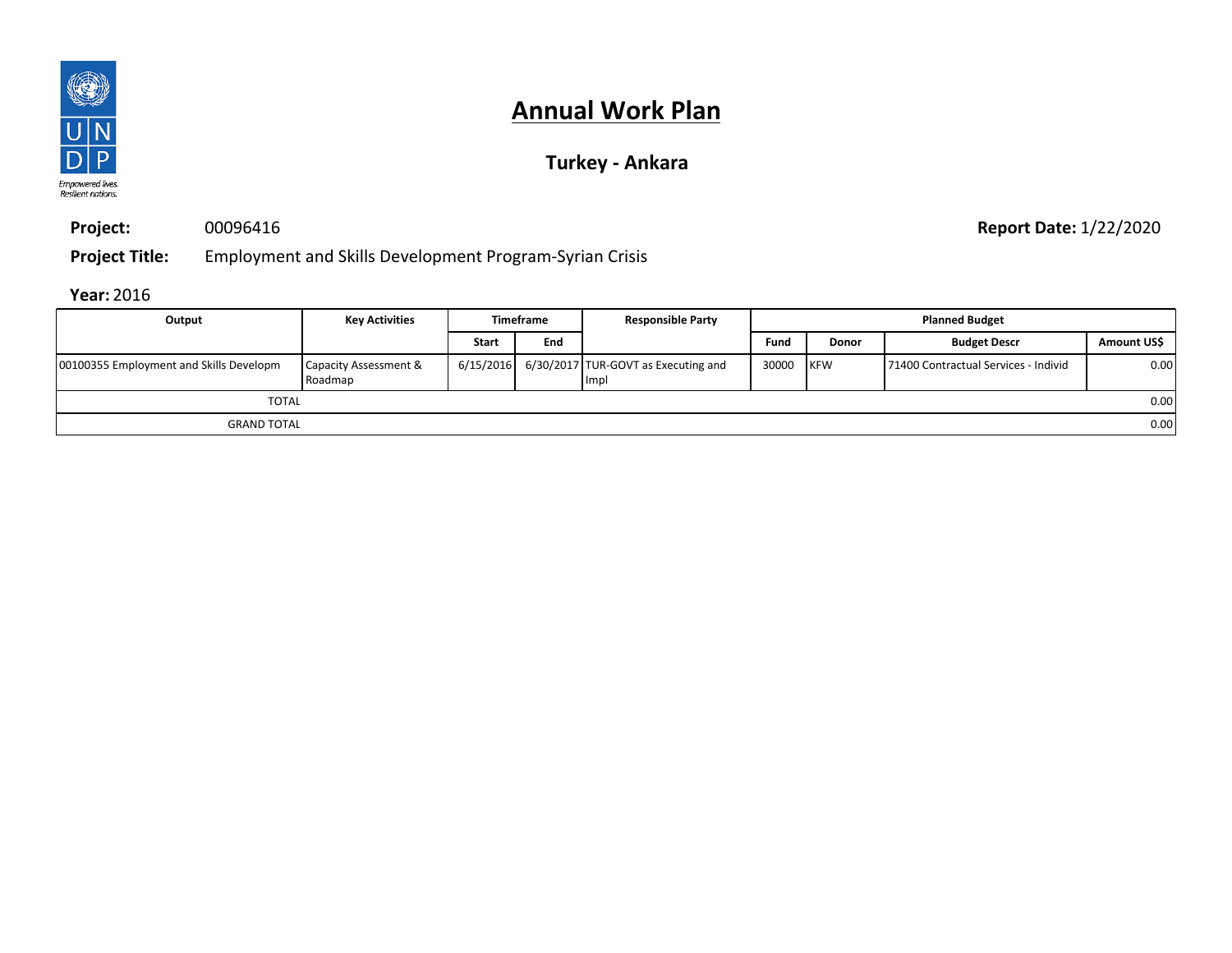

## **Turkey - Ankara**

**Project:** 00096416

**Report Date:** 1/22/2020

**Project Title:** Employment and Skills Development Program-Syrian Crisis

| Output                                  | <b>Key Activities</b>            |           | Timeframe | <b>Responsible Party</b>                    |             | <b>Planned Budget</b> |                                      |             |
|-----------------------------------------|----------------------------------|-----------|-----------|---------------------------------------------|-------------|-----------------------|--------------------------------------|-------------|
|                                         |                                  | Start     | End       |                                             | <b>Fund</b> | <b>Donor</b>          | <b>Budget Descr</b>                  | Amount US\$ |
| 00100355 Employment and Skills Developm | Capacity Assessment &<br>Roadmap | 6/15/2016 |           | 6/30/2017 TUR-GOVT as Executing and<br>Impl | 30000       | <b>KFW</b>            | 71600 Travel                         | 0.00        |
|                                         |                                  |           |           | TUR-GOVT as Executing and<br>Impl           | 30000       | <b>KFW</b>            | 75100 Facilities & Administration    | 0.00        |
|                                         |                                  |           |           | TUR-GOVT as Executing and<br>Impl           | 30000       | <b>KFW</b>            | 71300 Local Consultants              | 0.00        |
|                                         |                                  |           |           | TUR-GOVT as Executing and<br>Impl           | 30000       | <b>KFW</b>            | 74200 Audio Visual&Print Prod Costs  | 0.00        |
|                                         |                                  |           |           | TUR-GOVT as Executing and<br>Impl           | 30000       | <b>KFW</b>            | 75700 Training, Workshops and Confer | 0.00        |
|                                         | Development Interventions        | 6/15/2016 |           | 6/30/2017 TUR-GOVT as Executing and<br>Impl | 30000       | <b>KFW</b>            | 74200 Audio Visual&Print Prod Costs  | 0.00        |
|                                         |                                  |           |           | TUR-GOVT as Executing and<br>Impl           | 30000       | <b>KFW</b>            | 75700 Training, Workshops and Confer | 0.00        |
|                                         |                                  |           |           | TUR-GOVT as Executing and<br>Impl           | 30000       | <b>KFW</b>            | 71300 Local Consultants              | 0.00        |
|                                         |                                  |           |           | TUR-GOVT as Executing and<br>Impl           | 30000       | <b>KFW</b>            | 75100 Facilities & Administration    | 0.00        |
|                                         |                                  |           |           | TUR-GOVT as Executing and<br>Impl           | 30000       | <b>KFW</b>            | 71600 Travel                         | 0.00        |
|                                         | Set up Project Team              | 6/15/2016 |           | 6/30/2017 TUR-GOVT as Executing and<br>Impl | 30000       | <b>KFW</b>            | 71400 Contractual Services - Individ | 0.00        |
|                                         |                                  |           |           | TUR-GOVT as Executing and<br>Impl           | 30000       | <b>KFW</b>            | 75100 Facilities & Administration    | 0.00        |
|                                         |                                  |           |           | TUR-GOVT as Executing and<br>Impl           | 30000       | <b>KFW</b>            | 74500 Miscellaneous Expenses         | 13,721.28   |
| <b>TOTAL</b>                            |                                  |           |           |                                             |             |                       |                                      | 13,721.28   |
| <b>GRAND TOTAL</b>                      |                                  |           |           |                                             |             |                       |                                      | 13,721.28   |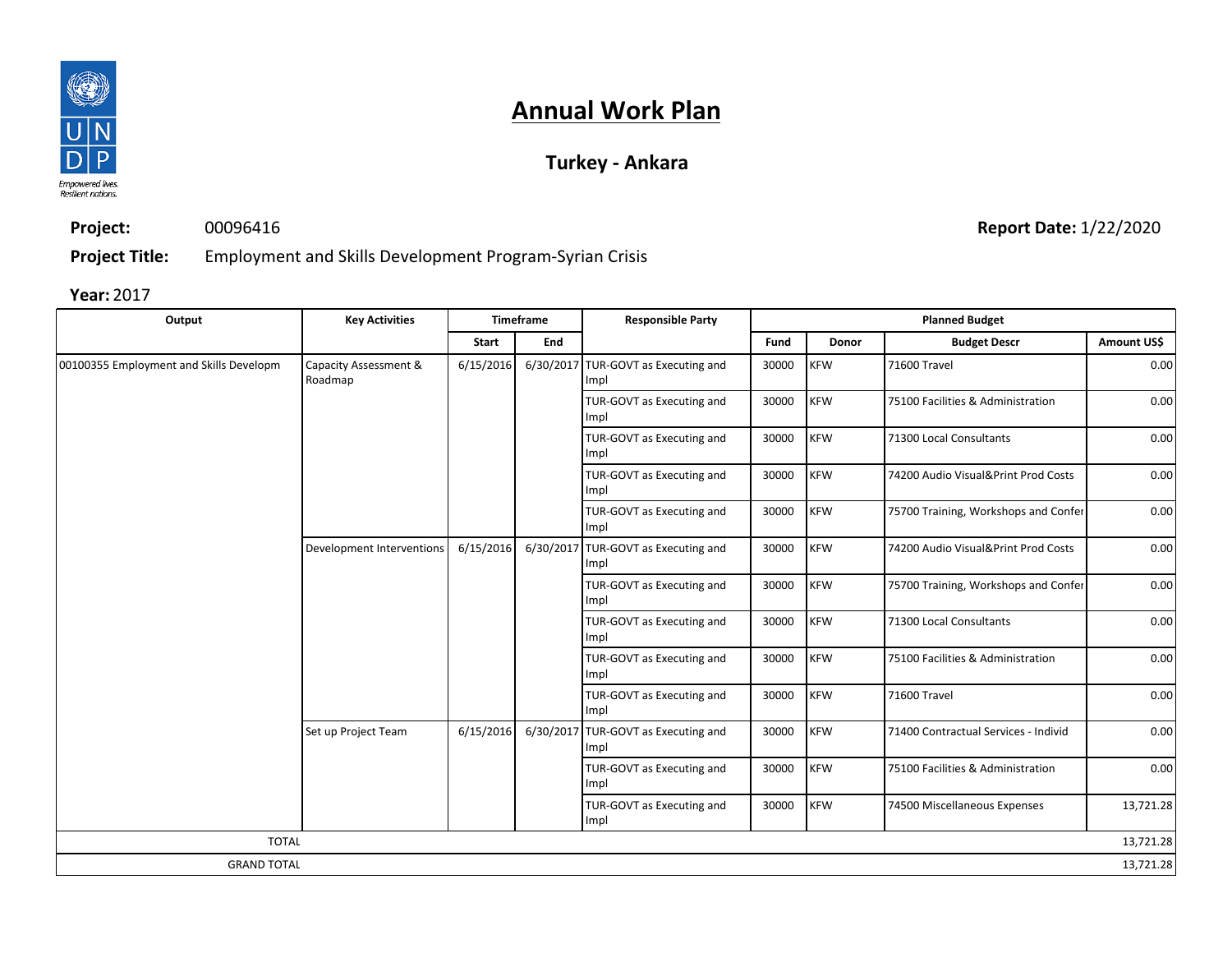

## **Turkey - Ankara**

**Project:** 00096416

**Report Date:** 1/22/2020

**Project Title:** Employment and Skills Development Program-Syrian Crisis

| Output                                  | <b>Key Activities</b> | Timeframe<br><b>Responsible Party</b> |                | <b>Planned Budget</b>             |             |              |                                          |                               |            |                                         |      |
|-----------------------------------------|-----------------------|---------------------------------------|----------------|-----------------------------------|-------------|--------------|------------------------------------------|-------------------------------|------------|-----------------------------------------|------|
|                                         |                       | <b>Start</b>                          | End            |                                   | Fund        | <b>Donor</b> | <b>Budget Descr</b>                      | Amount US\$                   |            |                                         |      |
| 00100355 Employment and Skills Developm | Capacity Assessment & | 6/15/2016                             | 6/30/2017 UNDP |                                   | 30000       | <b>KFW</b>   | 71600 Travel                             | 0.00                          |            |                                         |      |
|                                         | Roadmap               |                                       |                | <b>UNDP</b>                       | 30000       | <b>KFW</b>   | 72100 Contractual Services-<br>Companies | 0.00                          |            |                                         |      |
|                                         |                       |                                       |                | TUR-GOVT as Executing and<br>Impl | 30000       | <b>KFW</b>   | 72200 Equipment and Furniture            | 0.00                          |            |                                         |      |
|                                         |                       |                                       |                | <b>UNDP</b>                       | 30000       | <b>KFW</b>   | 75100 Facilities & Administration        | 0.00                          |            |                                         |      |
|                                         |                       |                                       |                | TUR-GOVT as Executing and<br>Impl | 30000       | <b>KFW</b>   | 71600 Travel                             | 0.00                          |            |                                         |      |
|                                         |                       |                                       |                | <b>UNDP</b>                       | 30000       | <b>KFW</b>   | 74200 Audio Visual&Print Prod Costs      | 0.00                          |            |                                         |      |
|                                         |                       |                                       |                | <b>UNDP</b>                       | 30000       | <b>KFW</b>   | 71200 International Consultants          | 0.00                          |            |                                         |      |
|                                         |                       |                                       |                |                                   | <b>UNDP</b> | 30000        | <b>KFW</b>                               | 72200 Equipment and Furniture | 0.00       |                                         |      |
|                                         |                       |                                       |                | <b>UNDP</b>                       | 30000       | <b>KFW</b>   | 72400 Communic & Audio Visual<br>Equip   | 0.00                          |            |                                         |      |
|                                         |                       |                                       |                |                                   |             |              | <b>UNDP</b>                              | 30000                         | <b>KFW</b> | 73100 Rental & Maintenance-<br>Premises | 0.00 |
|                                         |                       |                                       |                | <b>UNDP</b>                       | 30000       | <b>KFW</b>   | 71300 Local Consultants                  | 0.00                          |            |                                         |      |
|                                         |                       |                                       |                | TUR-GOVT as Executing and<br>Impl | 30000       | <b>KFW</b>   | 73100 Rental & Maintenance-<br>Premises  | 0.00                          |            |                                         |      |
|                                         |                       |                                       |                | TUR-GOVT as Executing and<br>Impl | 30000       | <b>KFW</b>   | 74200 Audio Visual&Print Prod Costs      | 0.00                          |            |                                         |      |
|                                         |                       |                                       |                | TUR-GOVT as Executing and<br>Impl | 30000       | <b>KFW</b>   | 75700 Training, Workshops and Confer     | 0.00                          |            |                                         |      |
|                                         |                       |                                       |                | TUR-GOVT as Executing and<br>Impl | 30000       | <b>KFW</b>   | 75100 Facilities & Administration        | 0.00                          |            |                                         |      |
|                                         |                       |                                       |                |                                   |             |              | TUR-GOVT as Executing and<br>Impl        | 30000                         | <b>KFW</b> | 71200 International Consultants         | 0.00 |
|                                         |                       |                                       |                | TUR-GOVT as Executing and<br>Impl | 30000       | <b>KFW</b>   | 72100 Contractual Services-<br>Companies | 0.00                          |            |                                         |      |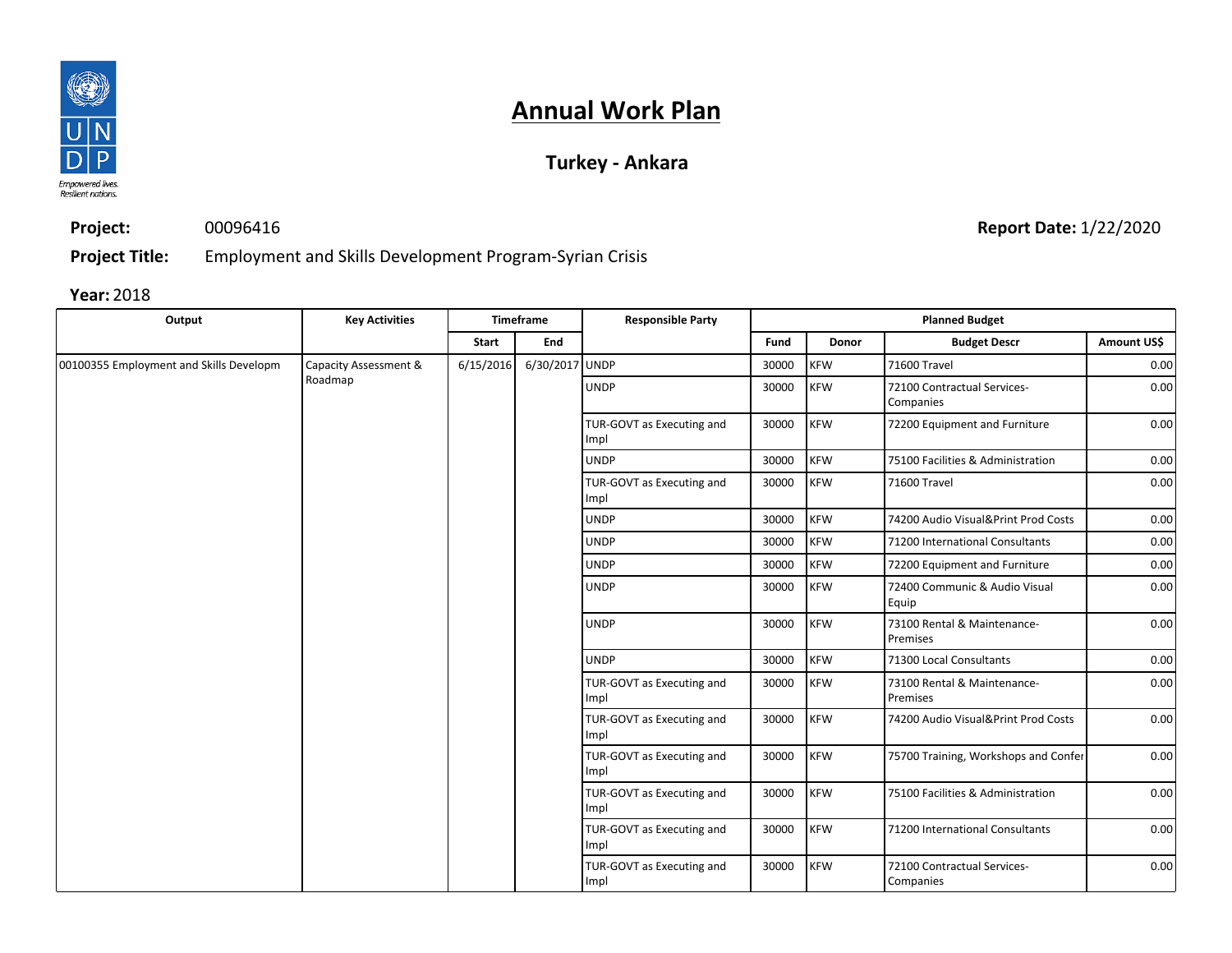

## **Turkey - Ankara**

**Project:** 00096416

**Report Date:** 1/22/2020

**Project Title:** Employment and Skills Development Program-Syrian Crisis

| Output                                  | <b>Key Activities</b>            |           | <b>Timeframe</b> | <b>Responsible Party</b>                    |                                   |            | <b>Planned Budget</b>                    |                                     |
|-----------------------------------------|----------------------------------|-----------|------------------|---------------------------------------------|-----------------------------------|------------|------------------------------------------|-------------------------------------|
|                                         |                                  | Start     | End              |                                             | Fund                              | Donor      | <b>Budget Descr</b>                      | Amount US\$                         |
| 00100355 Employment and Skills Developm | Capacity Assessment &<br>Roadmap | 6/15/2016 |                  | 6/30/2017 TUR-GOVT as Executing and<br>Impl | 30000                             | <b>KFW</b> | 72400 Communic & Audio Visual<br>Equip   | 0.00                                |
|                                         |                                  |           |                  | TUR-GOVT as Executing and<br>Impl           | 30000                             | <b>KFW</b> | 71300 Local Consultants                  | 0.00                                |
|                                         |                                  |           |                  | <b>UNDP</b>                                 | 30000                             | <b>KFW</b> | 75700 Training, Workshops and Confer     | 0.00                                |
|                                         | Development Interventions        | 6/15/2016 |                  | 6/30/2017 TUR-GOVT as Executing and<br>Impl | 30000                             | <b>KFW</b> | 71600 Travel                             | 0.00                                |
|                                         |                                  |           |                  | TUR-GOVT as Executing and<br>Impl           | 30000                             | <b>KFW</b> | 72400 Communic & Audio Visual<br>Equip   | 0.00                                |
|                                         |                                  |           |                  | TUR-GOVT as Executing and<br>Impl           | 30000                             | <b>KFW</b> | 75100 Facilities & Administration        | 0.00                                |
|                                         |                                  |           |                  | TUR-GOVT as Executing and<br>Impl           | 30000                             | <b>KFW</b> | 71200 International Consultants          | 0.00                                |
|                                         |                                  |           |                  | <b>UNDP</b>                                 | 30000                             | <b>KFW</b> | 72100 Contractual Services-<br>Companies | 0.00                                |
|                                         |                                  |           |                  | TUR-GOVT as Executing and<br>Impl           | 30000                             | <b>KFW</b> | 72200 Equipment and Furniture            | 0.00                                |
|                                         |                                  |           |                  | TUR-GOVT as Executing and<br>Impl           | 30000                             | <b>KFW</b> | 73100 Rental & Maintenance-<br>Premises  | 0.00                                |
|                                         |                                  |           |                  |                                             | TUR-GOVT as Executing and<br>Impl | 30000      | <b>KFW</b>                               | 74200 Audio Visual&Print Prod Costs |
|                                         |                                  |           |                  | TUR-GOVT as Executing and<br>Impl           | 30000                             | <b>KFW</b> | 71300 Local Consultants                  | 0.00                                |
|                                         |                                  |           |                  | <b>UNDP</b>                                 | 30000                             | <b>KFW</b> | 72400 Communic & Audio Visual<br>Equip   | 0.00                                |
|                                         |                                  |           |                  | <b>UNDP</b>                                 | 30000                             | <b>KFW</b> | 71200 International Consultants          | 0.00                                |
|                                         |                                  |           |                  | TUR-GOVT as Executing and<br>Impl           | 30000                             | <b>KFW</b> | 72100 Contractual Services-<br>Companies | 0.00                                |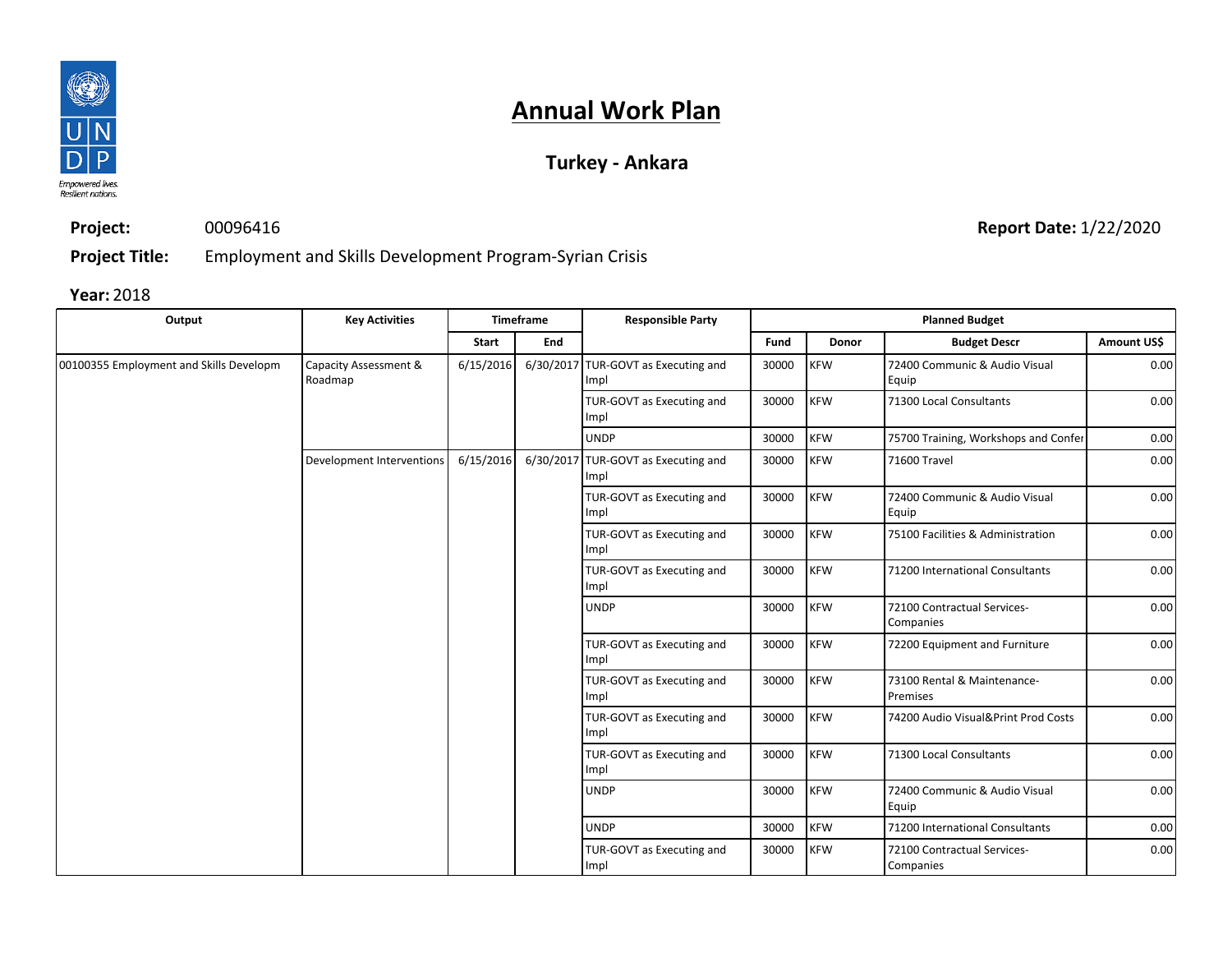

## **Turkey - Ankara**

**Project:**

## 00096416

### **Report Date:** 1/22/2020

#### **Project Title:** Employment and Skills Development Program-Syrian Crisis

| Output                                  | <b>Key Activities</b>     |           | Timeframe      | <b>Responsible Party</b>          | <b>Planned Budget</b> |            |                                         |                                   |       |            |                                      |
|-----------------------------------------|---------------------------|-----------|----------------|-----------------------------------|-----------------------|------------|-----------------------------------------|-----------------------------------|-------|------------|--------------------------------------|
|                                         |                           | Start     | End            |                                   | Fund                  | Donor      | <b>Budget Descr</b>                     | Amount US\$                       |       |            |                                      |
| 00100355 Employment and Skills Developm | Development Interventions | 6/15/2016 | 6/30/2017 UNDP |                                   | 30000                 | <b>KFW</b> | 72200 Equipment and Furniture           | 0.00                              |       |            |                                      |
|                                         |                           |           |                | <b>UNDP</b>                       | 30000                 | <b>KFW</b> | 73100 Rental & Maintenance-<br>Premises | 0.00                              |       |            |                                      |
|                                         |                           |           |                | <b>UNDP</b>                       | 30000                 | <b>KFW</b> | 74200 Audio Visual&Print Prod Costs     | 2,214.09                          |       |            |                                      |
|                                         |                           |           |                | TUR-GOVT as Executing and<br>Impl | 30000                 | <b>KFW</b> | 75700 Training, Workshops and Confer    | 0.00                              |       |            |                                      |
|                                         |                           |           |                | <b>UNDP</b>                       | 30000                 | <b>KFW</b> | 71600 Travel                            | 0.00                              |       |            |                                      |
|                                         |                           |           |                | <b>UNDP</b>                       | 30000                 | <b>KFW</b> | 71300 Local Consultants                 | 0.00                              |       |            |                                      |
|                                         |                           |           |                | <b>UNDP</b>                       | 30000                 | <b>KFW</b> | 75100 Facilities & Administration       | 9,960.16                          |       |            |                                      |
|                                         |                           |           |                | <b>UNDP</b>                       | 30000                 | <b>KFW</b> | 75700 Training, Workshops and Confer    | 11,737.33                         |       |            |                                      |
|                                         | Set up Project Team       | 6/15/2016 | 6/30/2017 UNDP |                                   | 30000                 | <b>KFW</b> | 71400 Contractual Services - Individ    | 73,662.90                         |       |            |                                      |
|                                         |                           |           |                | <b>UNDP</b>                       | 30000                 | <b>KFW</b> | 72200 Equipment and Furniture           | 8,112.39                          |       |            |                                      |
|                                         |                           |           |                | <b>UNDP</b>                       | 30000                 | <b>KFW</b> | 73100 Rental & Maintenance-<br>Premises | 190.72                            |       |            |                                      |
|                                         |                           |           |                | <b>UNDP</b>                       | 30000                 | <b>KFW</b> | 71300 Local Consultants                 | 9,000.00                          |       |            |                                      |
|                                         |                           |           |                | TUR-GOVT as Executing and<br>Impl | 30000                 | <b>KFW</b> | 75100 Facilities & Administration       | 0.00                              |       |            |                                      |
|                                         |                           |           |                | <b>UNDP</b>                       | 30000                 | <b>KFW</b> | 72400 Communic & Audio Visual<br>Equip  | 0.00                              |       |            |                                      |
|                                         |                           |           |                | <b>UNDP</b>                       | 30000                 | <b>KFW</b> | 72500 Supplies                          | 227.69                            |       |            |                                      |
|                                         |                           |           |                | TUR-GOVT as Executing and<br>Impl | 30000                 | <b>KFW</b> | 74500 Miscellaneous Expenses            | 0.00                              |       |            |                                      |
|                                         |                           |           |                | <b>UNDP</b>                       | 30000                 | <b>KFW</b> | 74500 Miscellaneous Expenses            | 11,847.93                         |       |            |                                      |
|                                         |                           |           |                |                                   |                       |            |                                         | TUR-GOVT as Executing and<br>Impl | 30000 | <b>KFW</b> | 71400 Contractual Services - Individ |
|                                         |                           |           |                | <b>UNDP</b>                       | 30000                 | <b>KFW</b> | 71600 Travel                            | 7,636.63                          |       |            |                                      |
|                                         |                           |           |                | <b>UNDP</b>                       | 30000                 | <b>KFW</b> | 75100 Facilities & Administration       | 0.00                              |       |            |                                      |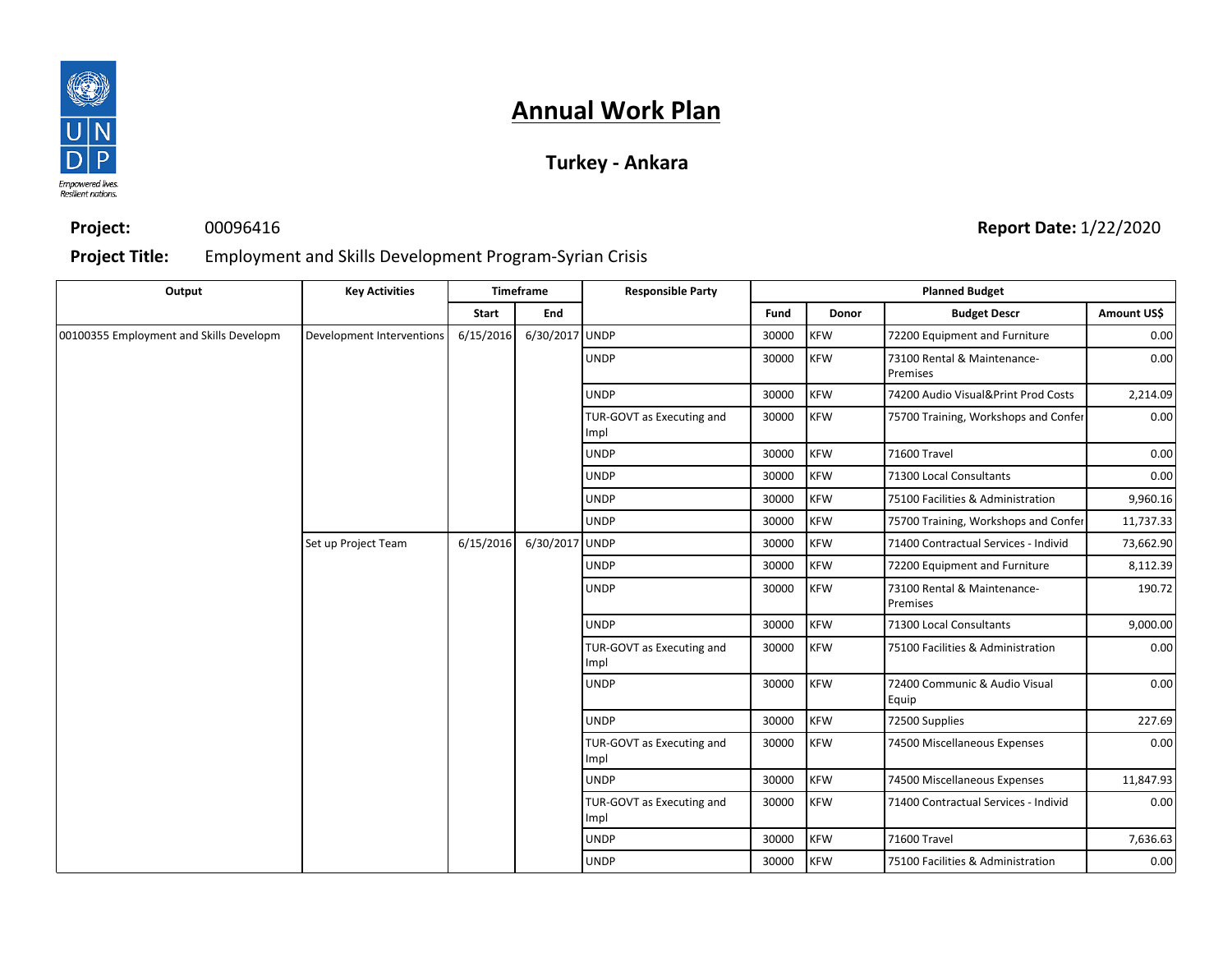

**Project:** 00096416 **Report Date:** 1/22/2020

**Project Title:** Employment and Skills Development Program-Syrian Crisis

| Output             | <b>Key Activities</b> |              | Timeframe | <b>Responsible Party</b> | <b>Planned Budget</b> |       |                     |                         |
|--------------------|-----------------------|--------------|-----------|--------------------------|-----------------------|-------|---------------------|-------------------------|
|                    |                       | <b>Start</b> | Ena       |                          | Fund                  | Donor | <b>Budget Descr</b> | Amount US\$             |
| <b>TOTAL</b>       |                       |              |           |                          |                       |       |                     | 134,589.84 <sup>1</sup> |
| <b>GRAND TOTAL</b> |                       |              |           |                          |                       |       |                     | 134,589.84              |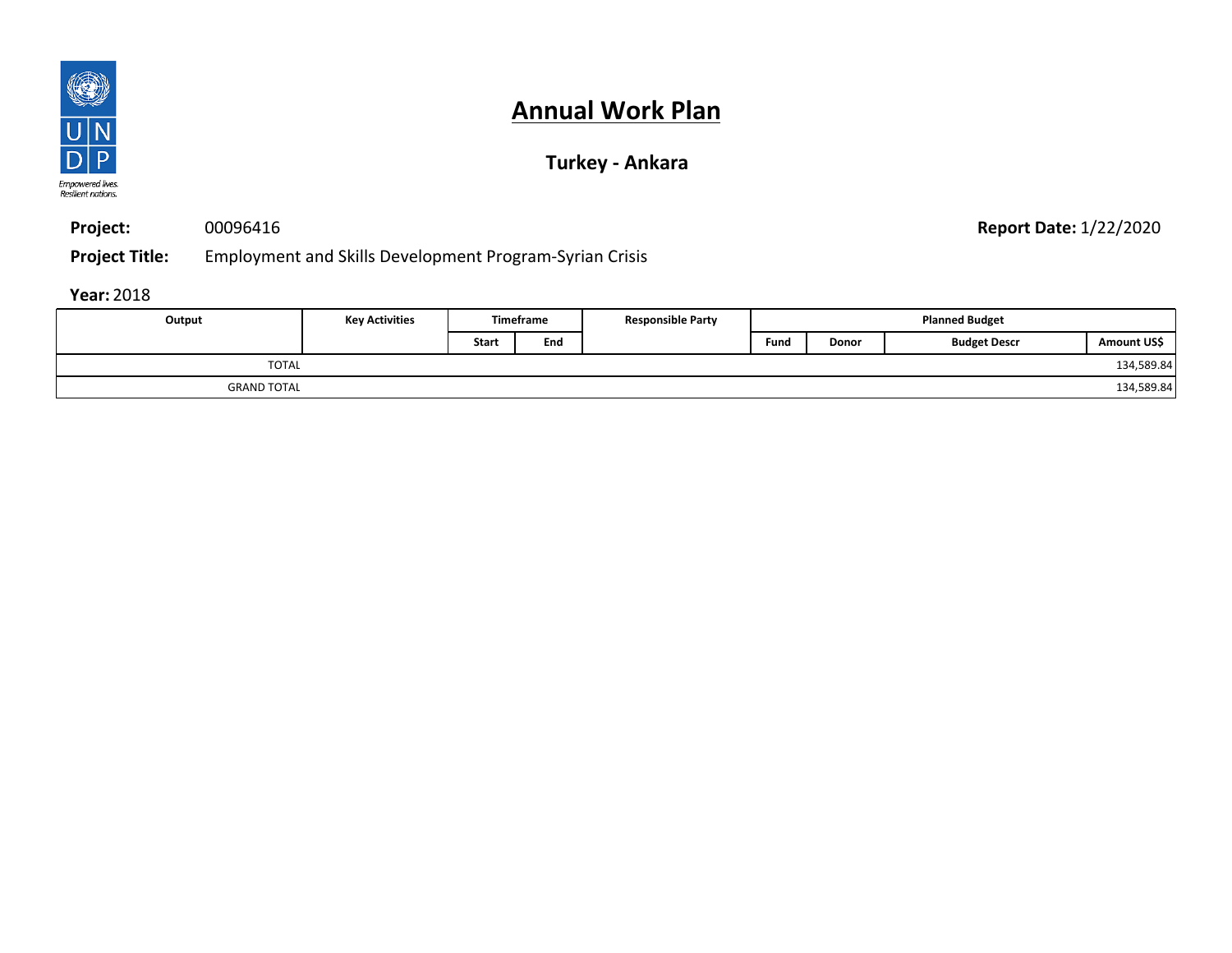

## **Turkey - Ankara**

**Project:** 00096416

**Report Date:** 1/22/2020

**Project Title:** Employment and Skills Development Program-Syrian Crisis

| Output                                  | <b>Key Activities</b>            |           | <b>Timeframe</b> | <b>Responsible Party</b> |       |            | <b>Planned Budget</b>                    |             |
|-----------------------------------------|----------------------------------|-----------|------------------|--------------------------|-------|------------|------------------------------------------|-------------|
|                                         |                                  | Start     | End              |                          | Fund  | Donor      | <b>Budget Descr</b>                      | Amount US\$ |
| 00100355 Employment and Skills Developm | Capacity Assessment &<br>Roadmap | 6/15/2016 | 6/30/2017 UNDP   |                          | 30000 | <b>KFW</b> | 72100 Contractual Services-<br>Companies | 287,777.00  |
|                                         | Development Interventions        | 6/15/2016 | 6/30/2017 UNDP   |                          | 30000 | <b>KFW</b> | 72100 Contractual Services-<br>Companies | 0.00        |
|                                         |                                  |           |                  | <b>UNDP</b>              | 30000 | <b>KFW</b> | 74200 Audio Visual&Print Prod Costs      | 56,666.94   |
|                                         |                                  |           |                  | <b>UNDP</b>              | 30000 | <b>KFW</b> | 75100 Facilities & Administration        | 79,166.48   |
|                                         |                                  |           |                  | <b>UNDP</b>              | 30000 | <b>KFW</b> | 72400 Communic & Audio Visual<br>Equip   | 10.55       |
|                                         |                                  |           |                  | <b>UNDP</b>              | 30000 | <b>KFW</b> | 75700 Training, Workshops and Confer     | 132,217.27  |
|                                         | Set up Project Team              | 6/15/2016 | 6/30/2017 UNDP   |                          | 30000 | <b>KFW</b> | 71400 Contractual Services - Individ     | 85,962.55   |
|                                         |                                  |           |                  | <b>UNDP</b>              | 30000 | <b>KFW</b> | 71600 Travel                             | 14,514.21   |
|                                         |                                  |           |                  | <b>UNDP</b>              | 30000 | <b>KFW</b> | 72400 Communic & Audio Visual<br>Equip   | 6,600.00    |
|                                         |                                  |           |                  | <b>UNDP</b>              | 30000 | <b>KFW</b> | 72200 Equipment and Furniture            | 6,235.00    |
|                                         |                                  |           |                  | <b>UNDP</b>              | 30000 | <b>KFW</b> | 73100 Rental & Maintenance-<br>Premises  | 9,600.00    |
|                                         |                                  |           |                  | <b>UNDP</b>              | 30000 | <b>KFW</b> | 72500 Supplies                           | 6,000.00    |
|                                         |                                  |           |                  | <b>UNDP</b>              | 30000 | <b>KFW</b> | 71300 Local Consultants                  | 8,750.00    |
|                                         |                                  |           |                  | <b>UNDP</b>              | 30000 | <b>KFW</b> | 74500 Miscellaneous Expenses             | 46,500.00   |
| <b>TOTAL</b>                            |                                  |           |                  |                          |       |            |                                          | 740,000.00  |
| <b>GRAND TOTAL</b>                      |                                  |           |                  |                          |       |            |                                          | 740,000.00  |